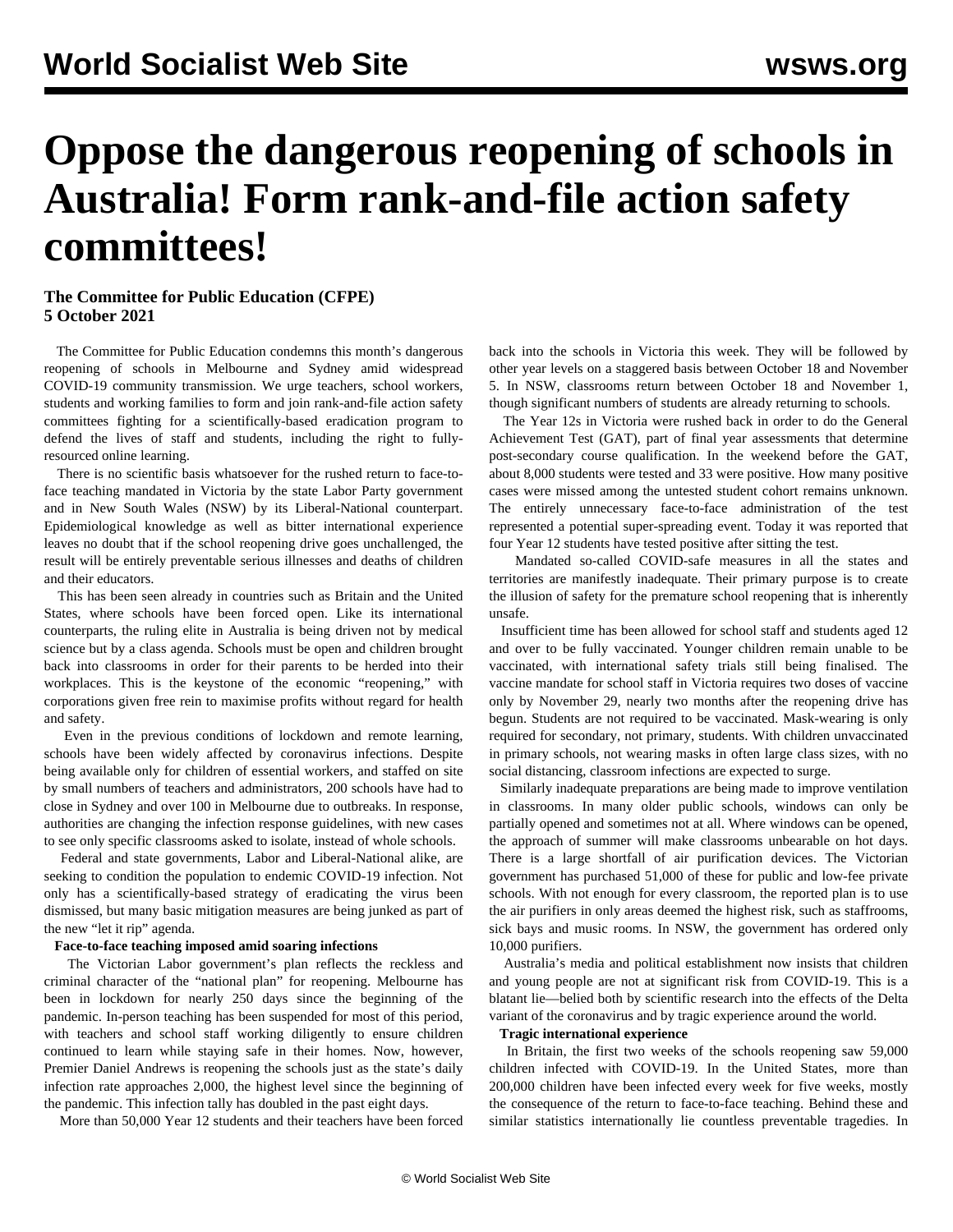light of the media blackout in Australia, it is worth highlighting even a small number of cases:

 • In England on September 28, 15-year-old Jorja Halliday died of COVID-19, on the same day that she was booked to be vaccinated. A preliminary investigation indicated that she had myocarditis, which inflames the heart muscle and triggers chest pain and shortness of breath.

 • Earlier this year in the US, 10-year-old Dae'Shun Jamison died after contracting the coronavirus and Multisystem Inflammatory Syndrome in Children (MIS-C), a highly dangerous condition triggered in certain cases by COVID-19. He died after enduring a series of desperate medical interventions, including the amputation of his hands and legs. Three children are now dying of COVID in the US every day, alongside three educators.

 • Separate scientific studies published earlier this year from Israel and Britain indicated that as much as 10-15 percent of children who contract coronavirus develop "long COVID" symptoms, including serious respiratory issues, chronic fatigue and pain, and cognitive issues such as "brain fog." One affected student, previously high-achieving 15-year-old Will Grogan, told the *New York Times* in August that science and maths work he mastered one day became incomprehensible to him the next, while he unknowingly inserted French vocabulary in his English assessments.

 How many deaths and serious illnesses in children have authorities in Australia calculated as the acceptable price to be paid for the reopening? Such macabre forecasts have undoubtedly been developed behind closed doors, yet no genuine public debate has been permitted on the potential implications of the school system's reopening.

 The worst-affected schools will be those in working-class areas. This is for two reasons: firstly, these areas have much higher rates of coronavirus infection, with low-paid and insecure workers who cannot work from home exposed to the virus in their workplaces, and secondly, the dilapidated and overcrowded nature of many public schools, which lack the facilities, support staff and infrastructure of the wealthiest private institutions.

#### **Teacher unions complicit**

 A critical role is being played by the teacher unions. Throughout the pandemic, the Australian Education Union and NSW Teachers Federation (NSWTF) have functioned as the accomplices of state and federal governments, echoing every official pronouncement on the status of the schools while undermining every effort of teachers and school workers to defend their safety and that of their students in the face of efforts to keep classrooms open.

 The unions are now complicit with the reopening of the schools. In a September 30 statement, NSWTF President Angelo Gavrielatos characterised the government's plan as "necessary, but not without its challenges."

 The AEU in Victoria has not issued a statement directly addressing the return to in-person teaching. Its lockstep support for the government was indicated in a September 22 press release enthusiastically welcoming the announcement of the inadequate number of air purifiers to be provided to schools.

 The union's contempt for the safety and wellbeing of ordinary teachers has been expressed in social media replies to school workers' concerns, insisting that COVID-19 issues should be addressed through individual school's union sub-branches and health and safety representatives. In other words, it is up to teachers in each school to fend for themselves, with the AEU washing its hands of any responsibility for the casualties that are to come.

 This approach has been accompanied by the union's active suppression of opposition among teachers and school staff. Anti-democratic mechanisms have been utilised in several online union regional and town hall meetings, blocking critical voices and shutting down discussion. Several pseudo-left groups such as Socialist Alternative and Solidarity have collaborated with the bureaucracy, with the latter urging the unions to go even further in opposing lockdowns and other health restrictions.

#### **Mounting global opposition**

 Opposition is nevertheless growing, evident in increasingly hostile social media comments directed against the unions from school workers. Some students are also speaking out—the *Age* reported yesterday that significant numbers of senior students in Melbourne's working-class northern suburbs are refusing to return to their classrooms. Some schools, defying government guidelines, are offering online learning options.

 Opposition from teachers and students also found expression in the support from Australia and internationally for the October 1 school strike in Britain initiated by Lisa Diaz and parent groups independent of the teacher unions.

 The Committee for Public Education has fought from the beginning of the pandemic for the formation of rank-and-file safety committees, independent of the unions, in every school. We have sought to mobilise teachers and school workers in defence of their independent interests, in the face of the unions' insistence that nothing could be done other than following the government's official health advice. Safety committees must be connected with similar committees that are being developed in schools and workplaces around the world, through the [International](/en/articles/2021/04/24/pers-a24.html) [Workers Alliance of Rank-and-File Committees](/en/articles/2021/04/24/pers-a24.html) (IWA-RFC).

 Ruling class fears of a movement from below—of teachers, construction workers, warehouse and retail staff, and health workers among others—were a primary factor in the decision to implement previous lockdowns. Now, however, there is unanimous agreement within the political establishment that lockdowns, once lifted this month, will never again be permitted, even though the health risks to the population have never been as great.

 Teachers, school workers, and students need to urgently mobilise—there are no grounds for a "wait and see" attitude given that large scale COVID-19 infection is inevitable if federal and state governments get their way!

The Committee for Public Education proposes the following measures:

 • No return to school in any area where there is COVID-19 community transmission! The only children who ought to be on site are those of emergency workers, who do not have other family to care for them, and this must be organised with the strictest safety precautions.

 • Cancel all end-of-year exams for senior students! No student or exam supervisor ought to have their lives threatened by entirely avoidable faceto-face assessments. University and other post-school applications can be equitably processed on the basis of teacher judgment and online classroom assessment.

 • Close non-essential workplaces, providing full financial and social support for parents who must stay home with their children until the pandemic is contained, within the framework of an international drive to eradicate coronavirus.

 • Full funding and resources for high-quality remote learning, including high-speed broadband access for all, and expert technical support to train and assist educators.

 • Proper personal protective equipment and other necessary supplies for all school staff. Nurses and medical professionals must be allocated to every school, with vaccinations made available to every student, school worker and nearby residents. Thousands more cleaners, provided with proper equipment, should be employed to stop the spread of the virus and overcome decades of neglect in public schools. Publicly-funded psychologists must be made available to students who are at risk from the disruption and potential trauma of their interrupted education.

 • No teacher should be victimised for calling attention to unsafe conditions! Teachers' voices must be heard and acted on to protect safety and lives. All gag measures, such as public service codes of conduct,